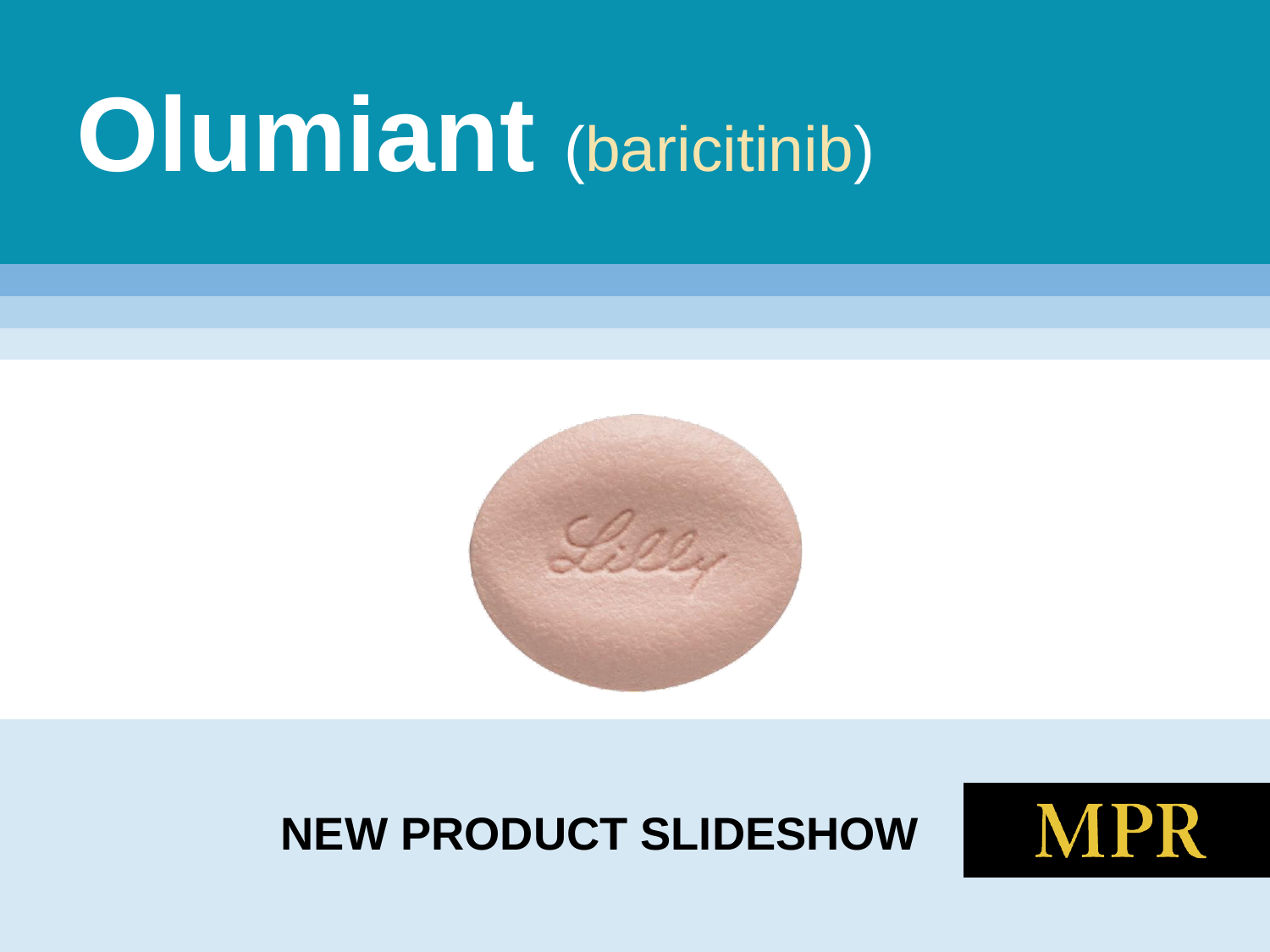### **Introduction**

- **Brand name:** Olumiant
- **Generic name:** Baricitinib
- **Pharmacological class:** Janus kinase (JAK) inhibitor
- **Strength and Formulation:** 2mg; tabs
- **Manufacturer:** Eli Lilly
- **How supplied:** Tabs—30
- **Legal Classification:** Rx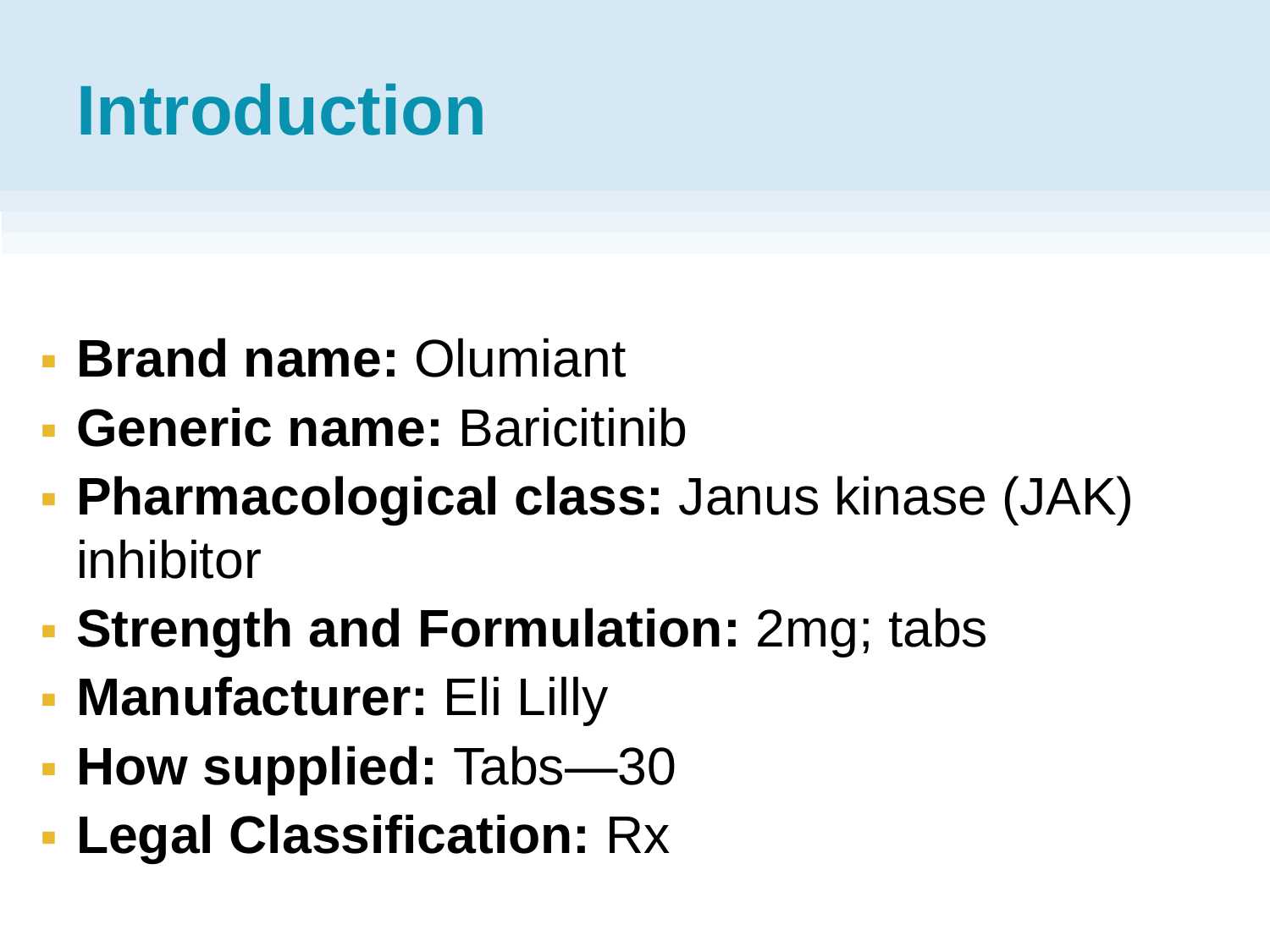### **Indications**

 Moderately-to-severely active **rheumatoid arthritis (RA)** in adults who have had an inadequate response to 1 or more tumor necrosis factor (TNF) antagonists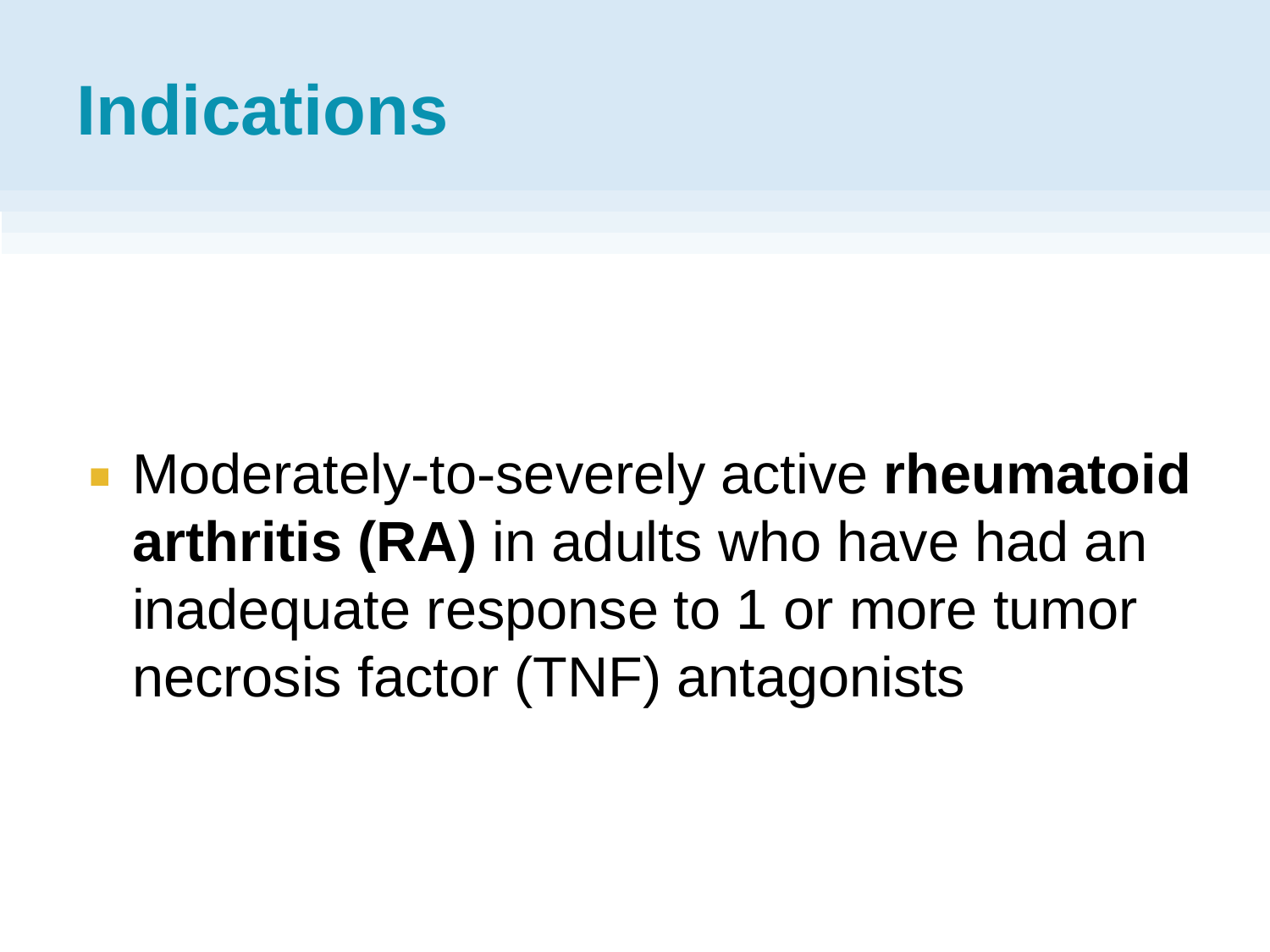### **Limitations of Use**

#### **Not recommended** for use with other JAK inhibitors, biologic DMARDs, or potent immunosuppressants (eg, azathioprine, cyclosporine)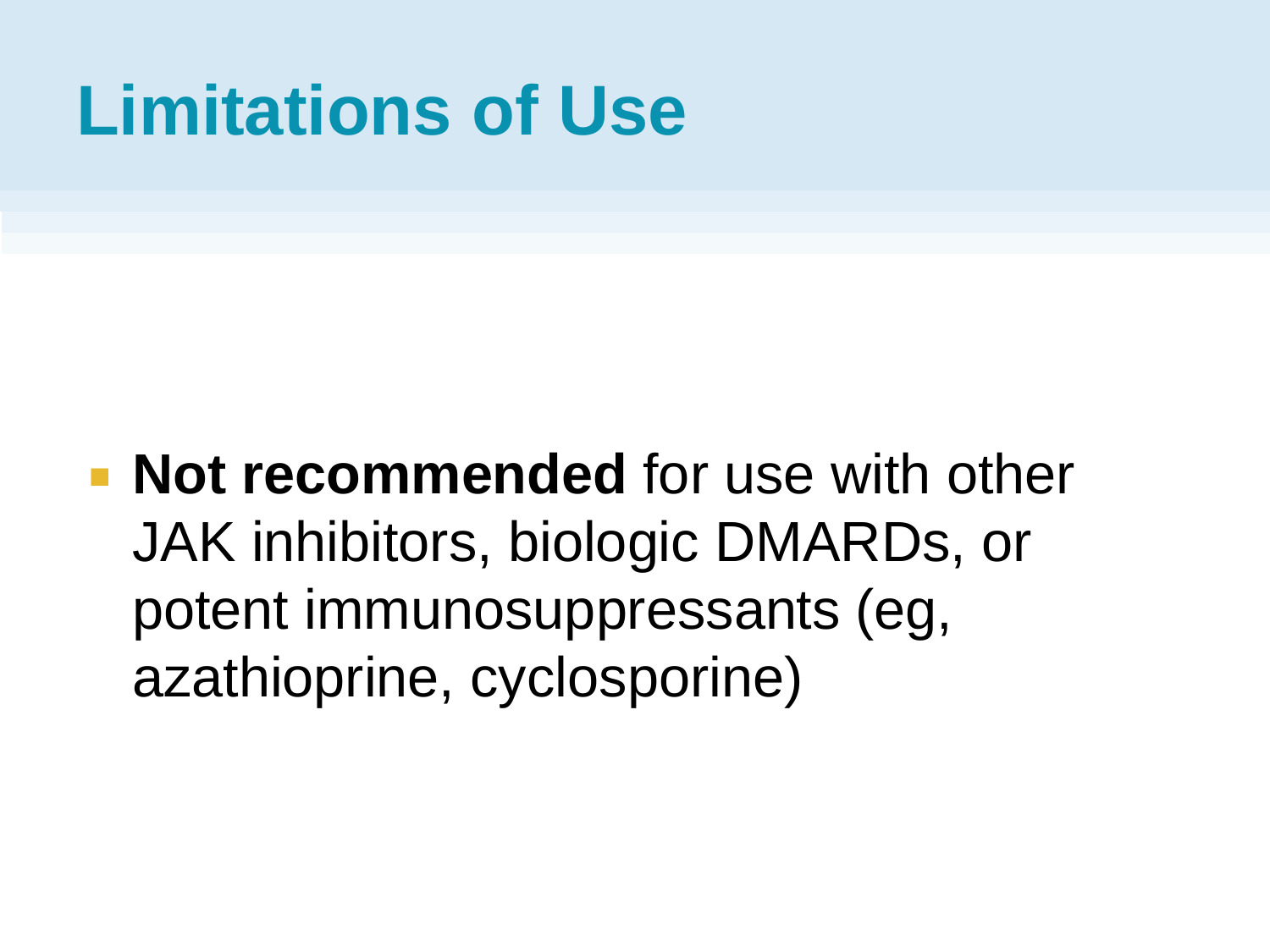## **Olumiant**

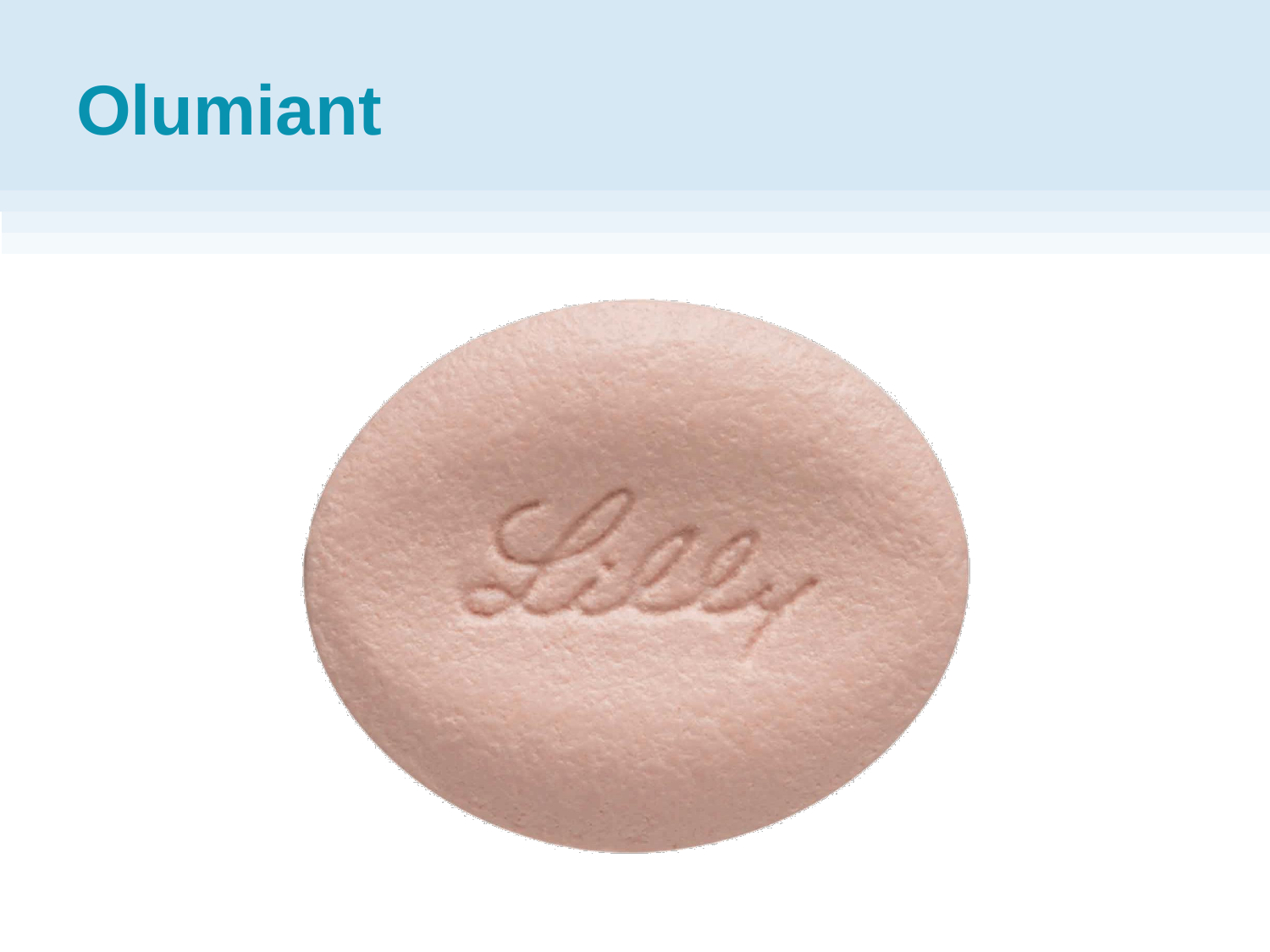### **Dosage & Administration**

- **Take with or without food**
- 2mg once daily
- **Nay be used as monotherapy or in** combination with methotrexate or other DMARDs
- **Dose modifications: see full labeling**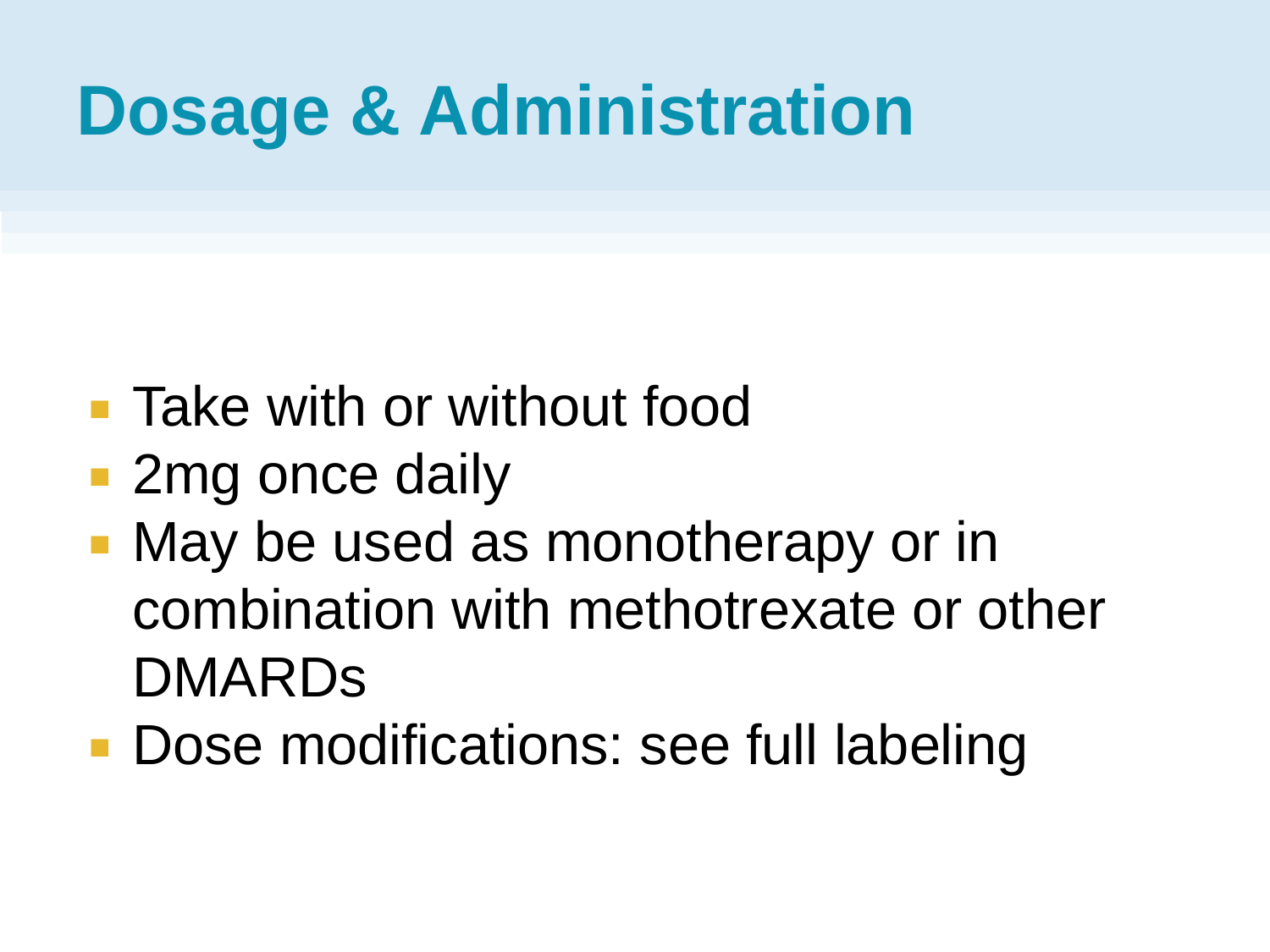# **Considerations for Special Populations**

- **Pregnancy:** Insufficient data to inform drug-associated risk
- **Nursing mothers:** Not recommended
- **Pediatric:** Not established
- **Elderly: Monitor renal function**
- **Renal impairment: eGFR** <60mL/min/1.73 m²: not recommended
- **Hepatic impairment: Severe: not** recommended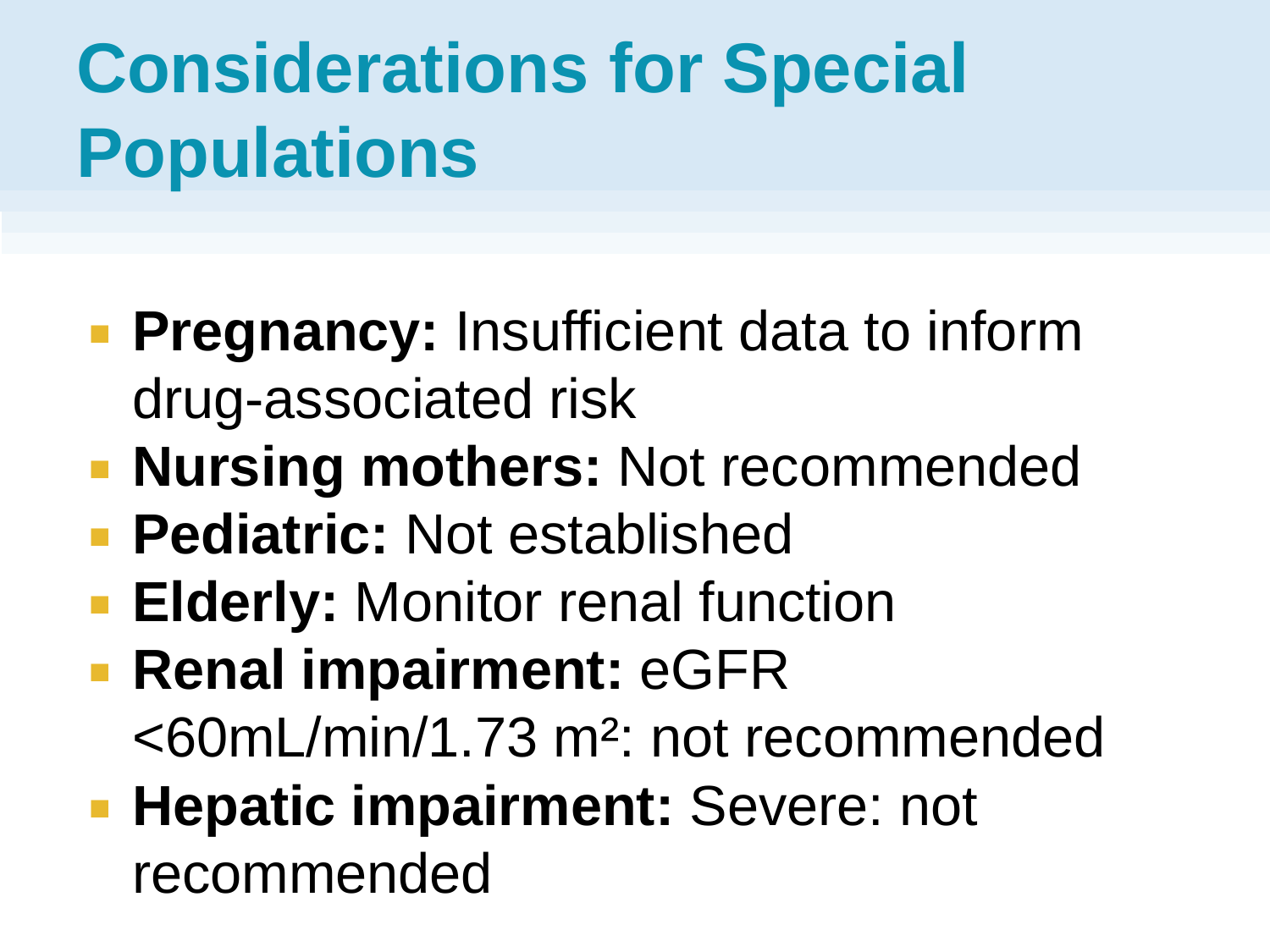- **Increased risk of serious or fatal infections** (eg, TB, bacterial, viral, invasive fungal, or other opportunistic pathogens)
- **Avoid** in active, serious, or localized infections
- **Chronic, recurrent, or history of serious or** opportunistic infections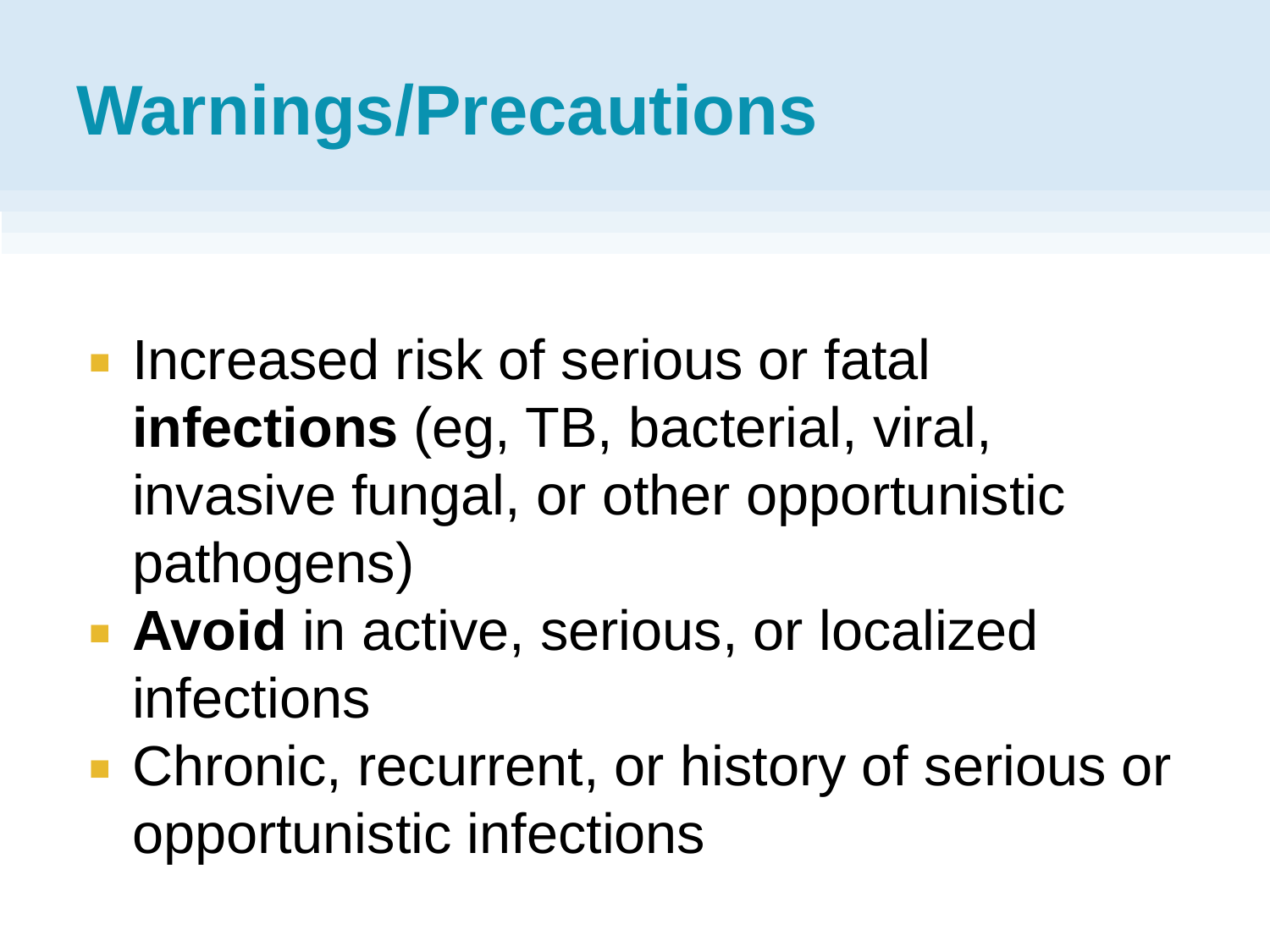- **Travel to, or residence in, areas with** endemic TB or mycoses
- Conditions that predispose to infection
- Test/treat latent TB infection prior to and per applicable guidelines during therapy
- **Monitor** closely if new infection, active TB (even if initial latent test is negative), reactivation of herpes virus or hepatitis occurs; interrupt treatment if serious or opportunistic infection, or sepsis develops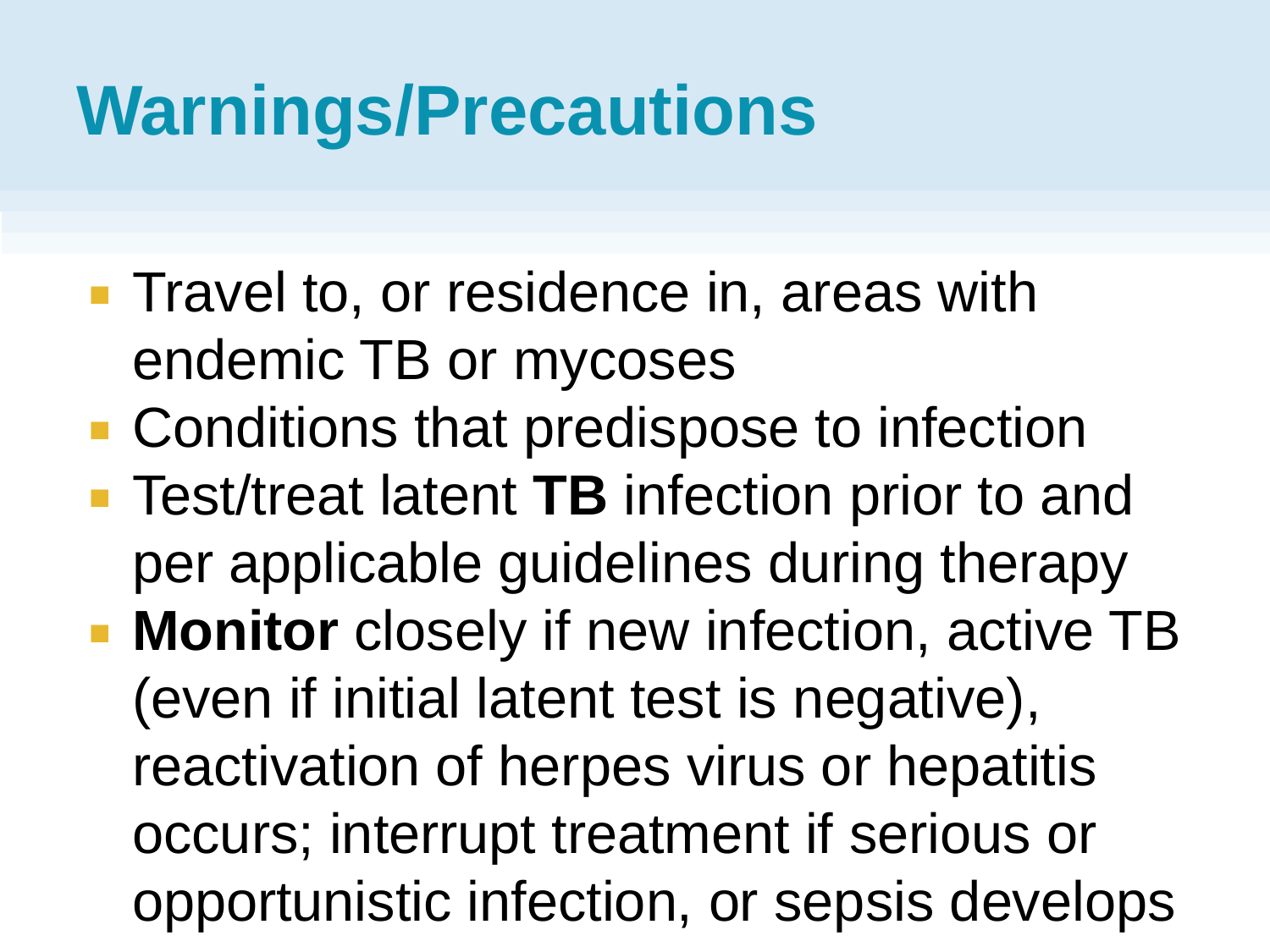- **Known malignancy**
- GI perforations risk (eg, history of diverticulitis)
- **Thrombosis risk**
- **Perform periodic skin exam in those with** skin cancer risk
- **Update immunization based on current** guidelines prior to initiating therapy
- Do not initiate therapy if lymphocytes <500 cells/mm<sup>3</sup> , ANC <1000 cells/mm<sup>3</sup> , or hemoglobin <8g/dL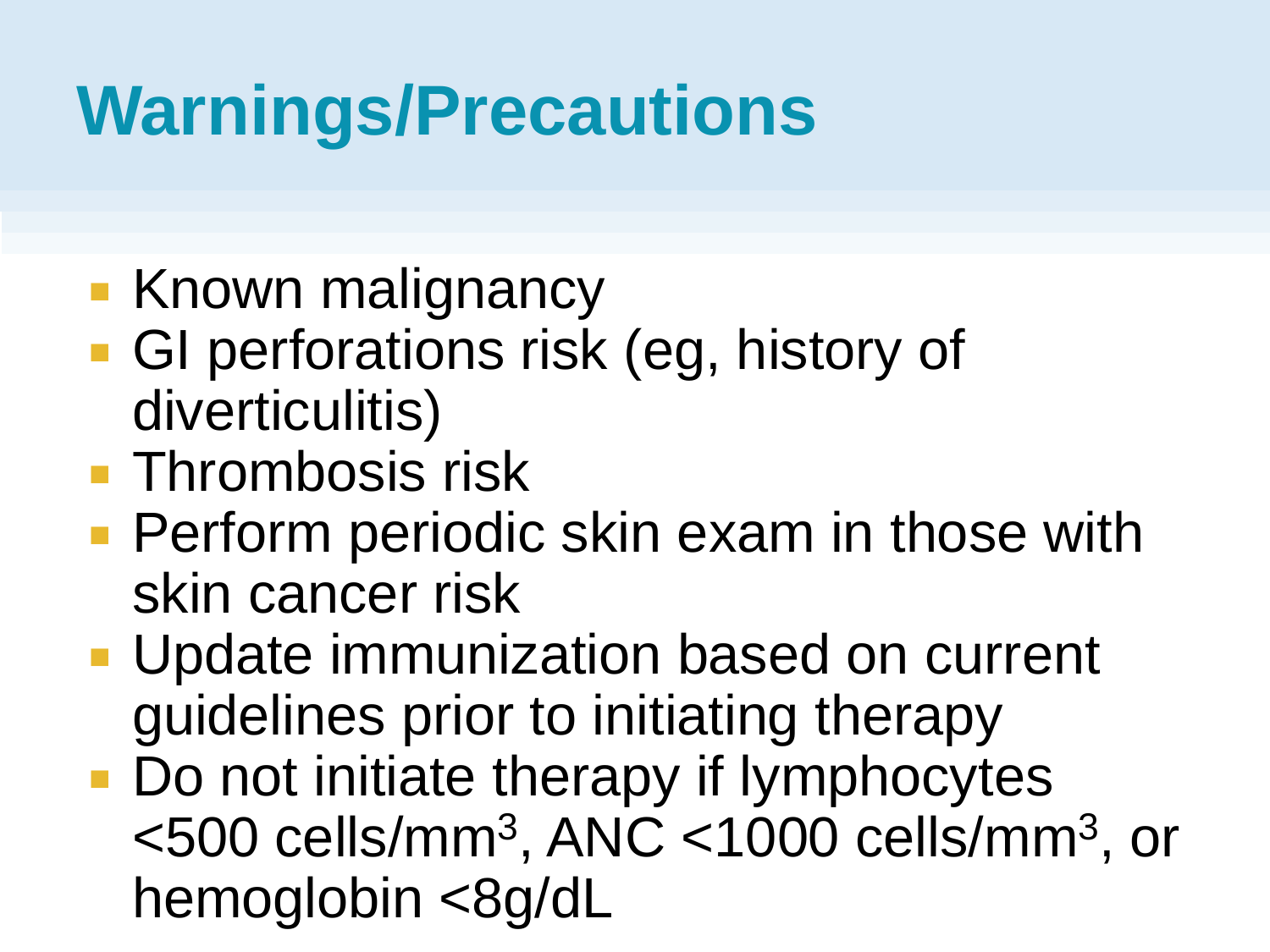- **Monitor lymphocytes, neutrophils, and** hemoglobin at baseline, then periodically thereafter
- **Routinely monitor liver enzymes; interrupt** therapy if ALT/AST elevated and druginduced liver injury is suspected
- **Monitor lipids 12 weeks following initiation**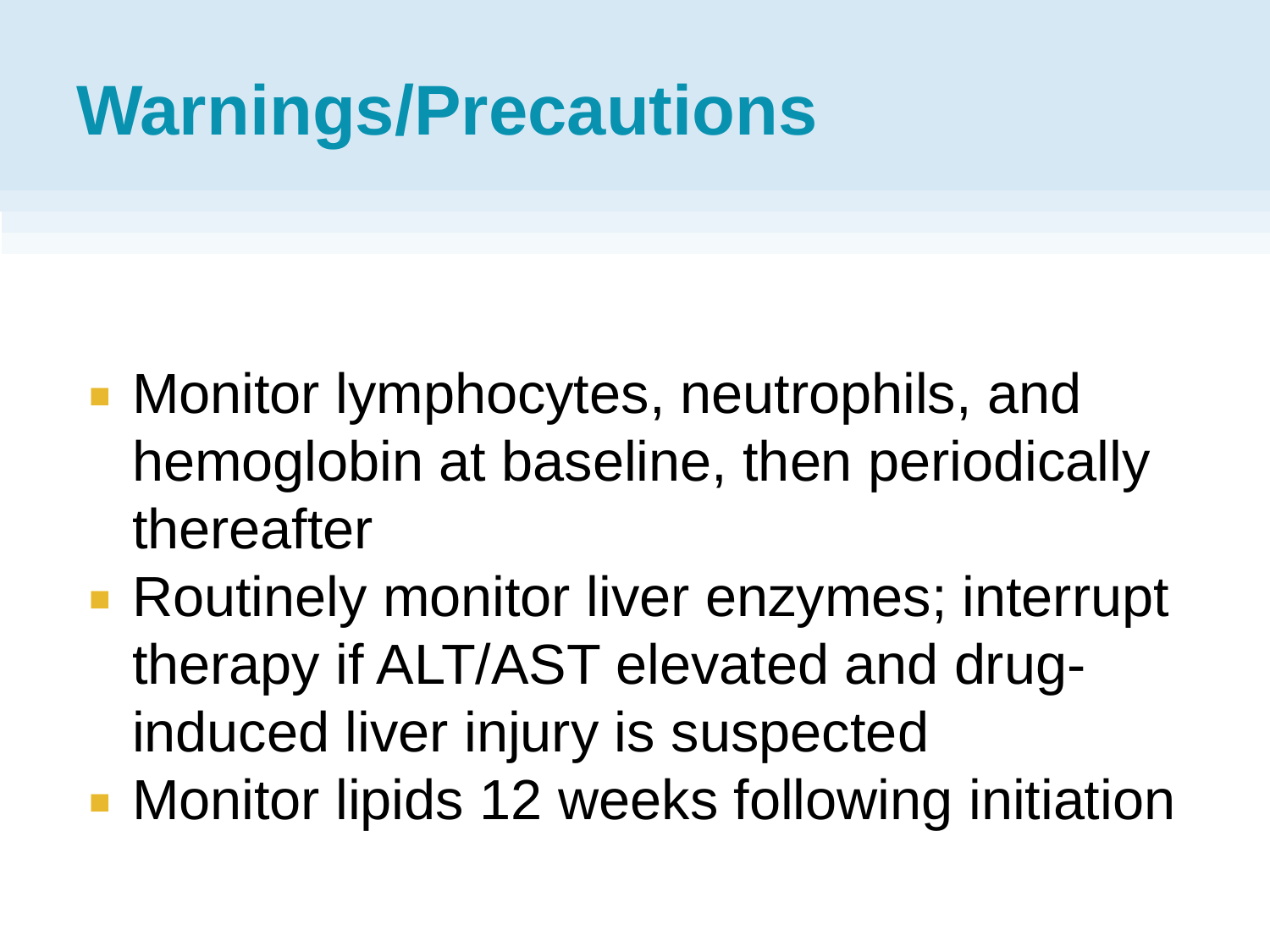### **Interactions**

■ Concomitant live vaccines, strong OAT3 inhibitors (eg, probenecid): **not recommended**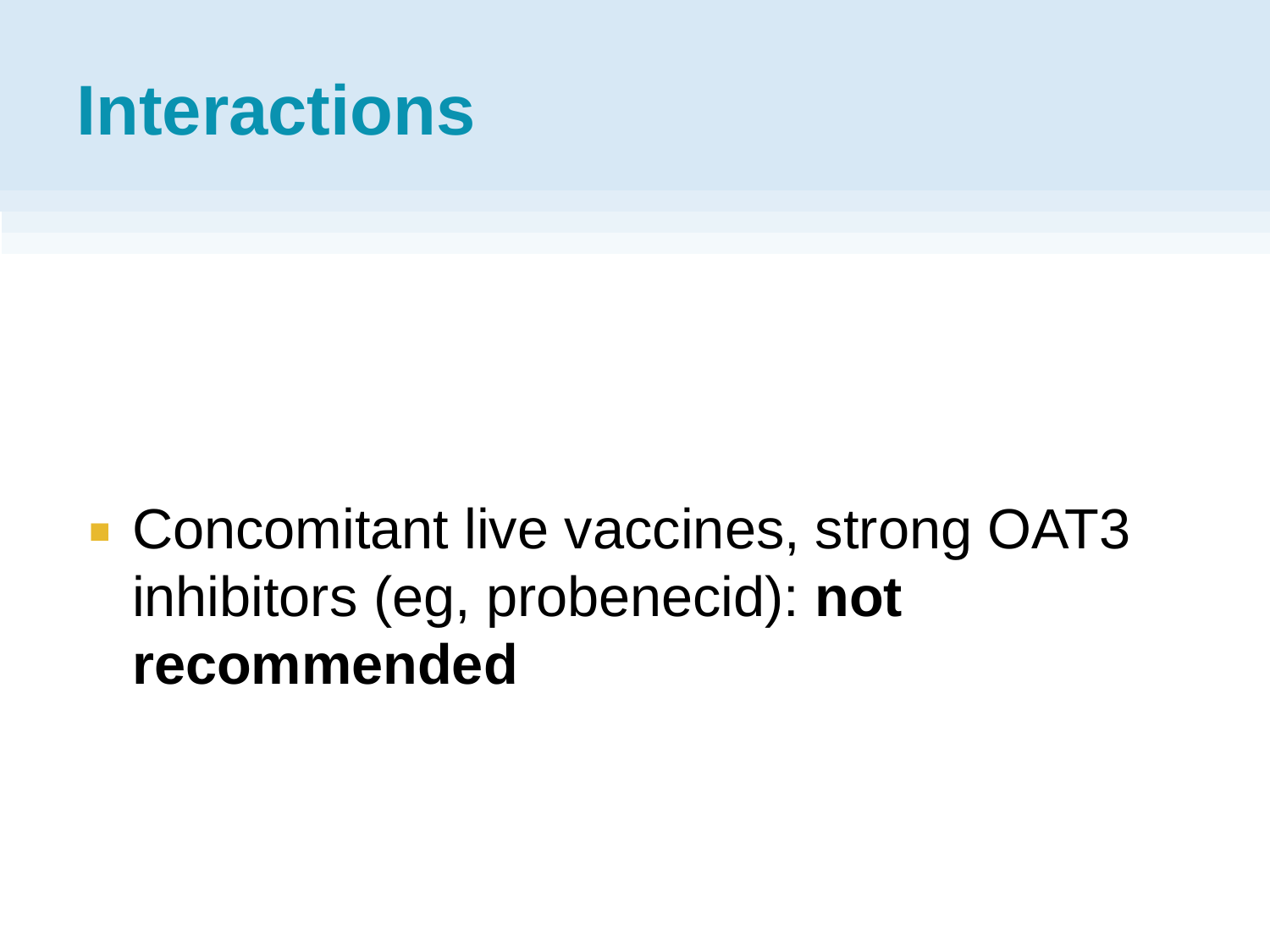## **Adverse Reactions**

- **Upper respiratory** tract infections
- Nausea
- **Herpes simplex**
- **Herpes zoster**
- **Other serious or** opportunistic infections
- **Tuberculosis**
- **Malignancies**
- **Cytopenias**
- **Liver enzyme or** lipid elevations
- **Non-melanoma skin** cancer
- **Thrombosis**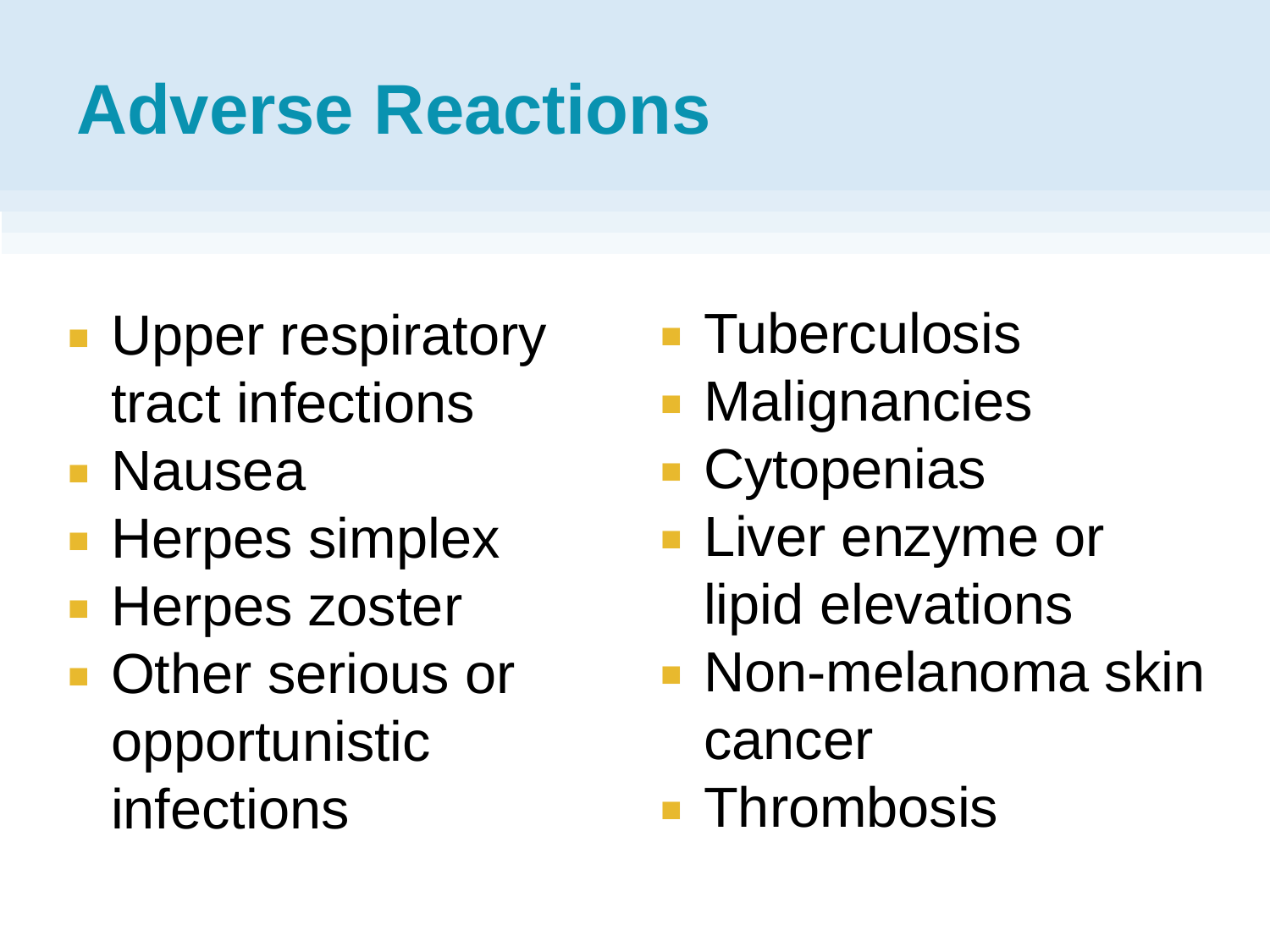### **Mechanism of Action**

**Baricitinib** is a JAK inhibitor that modulates the signaling pathway at the point of JAKs, preventing the phosphorylation and activation of the STATs (Signal Transducers and Activators of Transcription)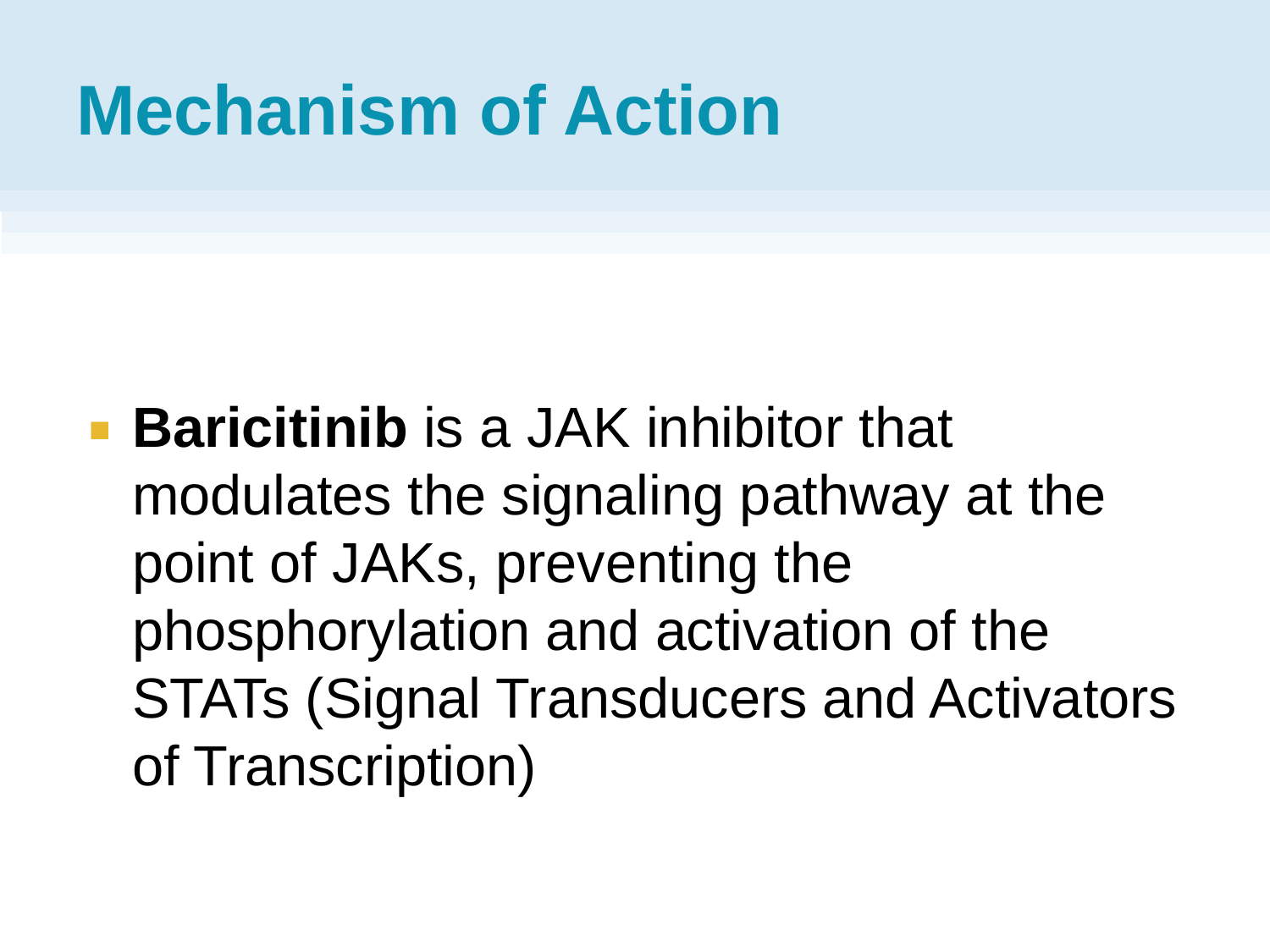**• Olumiant** was studied in 2 confirmatory Phase 3, randomized, double-blind, multicenter studies (Study III and Study IV) in patients with rheumatoid arthritis aged >18 years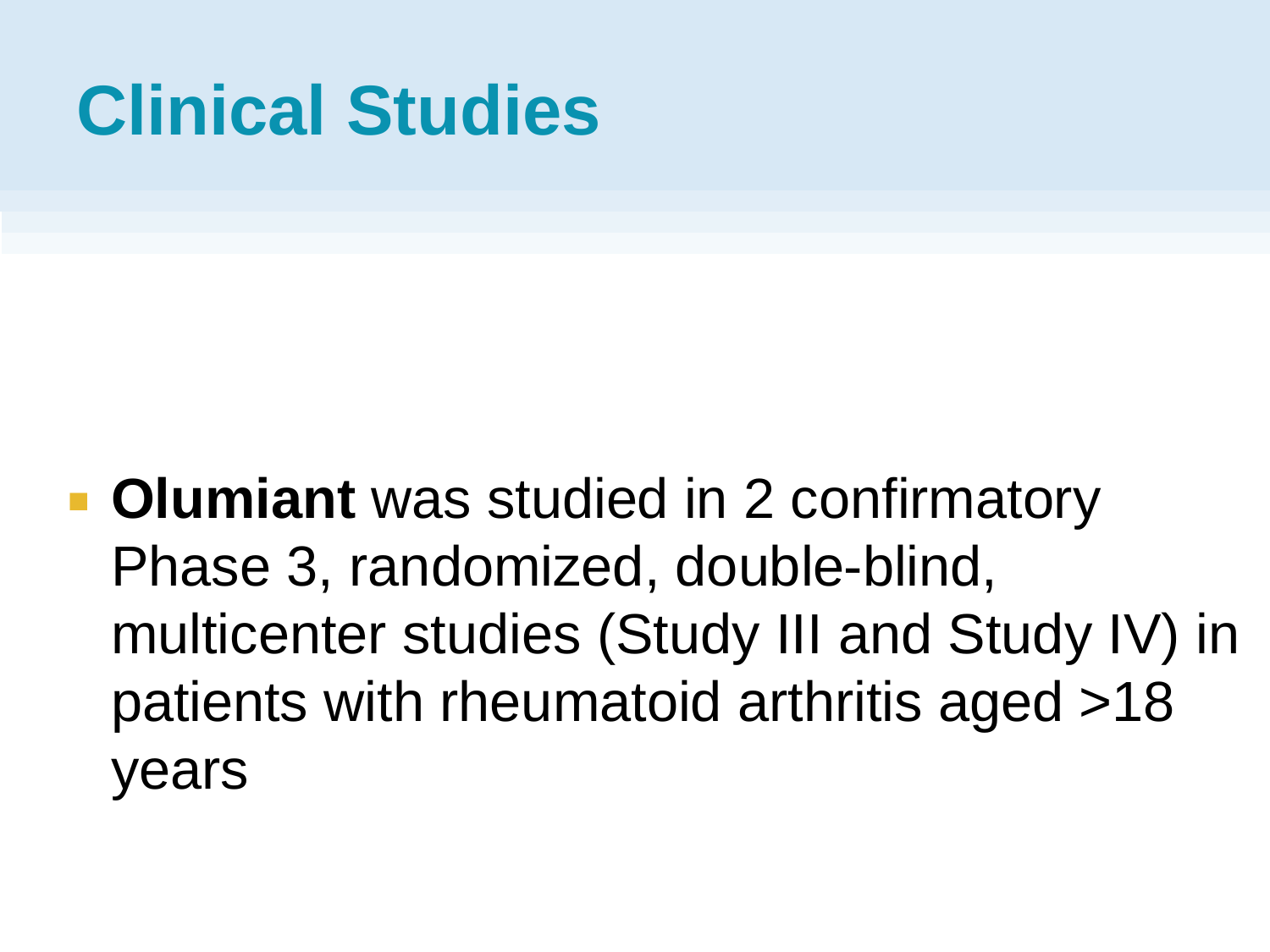- **Study III** (N=684) was a 24-week trial that included patients who had an inadequate response or intolerance to conventional DMARDs (cDMARDs)
- **Study IV** (N=527) was a 24-week trial that included patients who had an inadequate response or intolerance to ≥1 TNF inhibitors with or without other biologic DMARDs (TNFi-IR)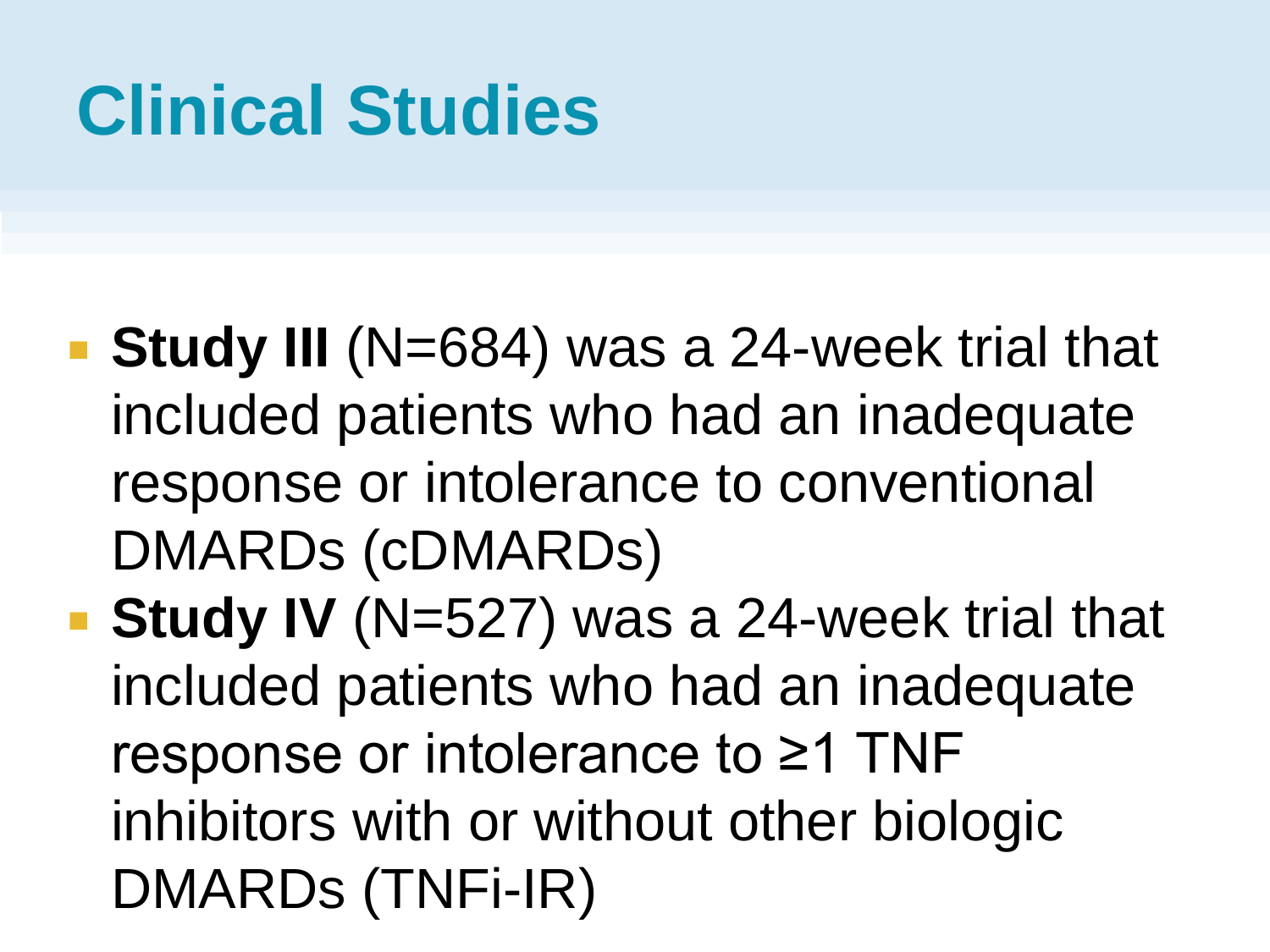- **Patients were randomized to Olumiant 2mg** or 4mg once daily or placebo added to existing cDMARD treatment
- **The primary endpoint** was the proportion of patients who achieved ACR20 response at week 12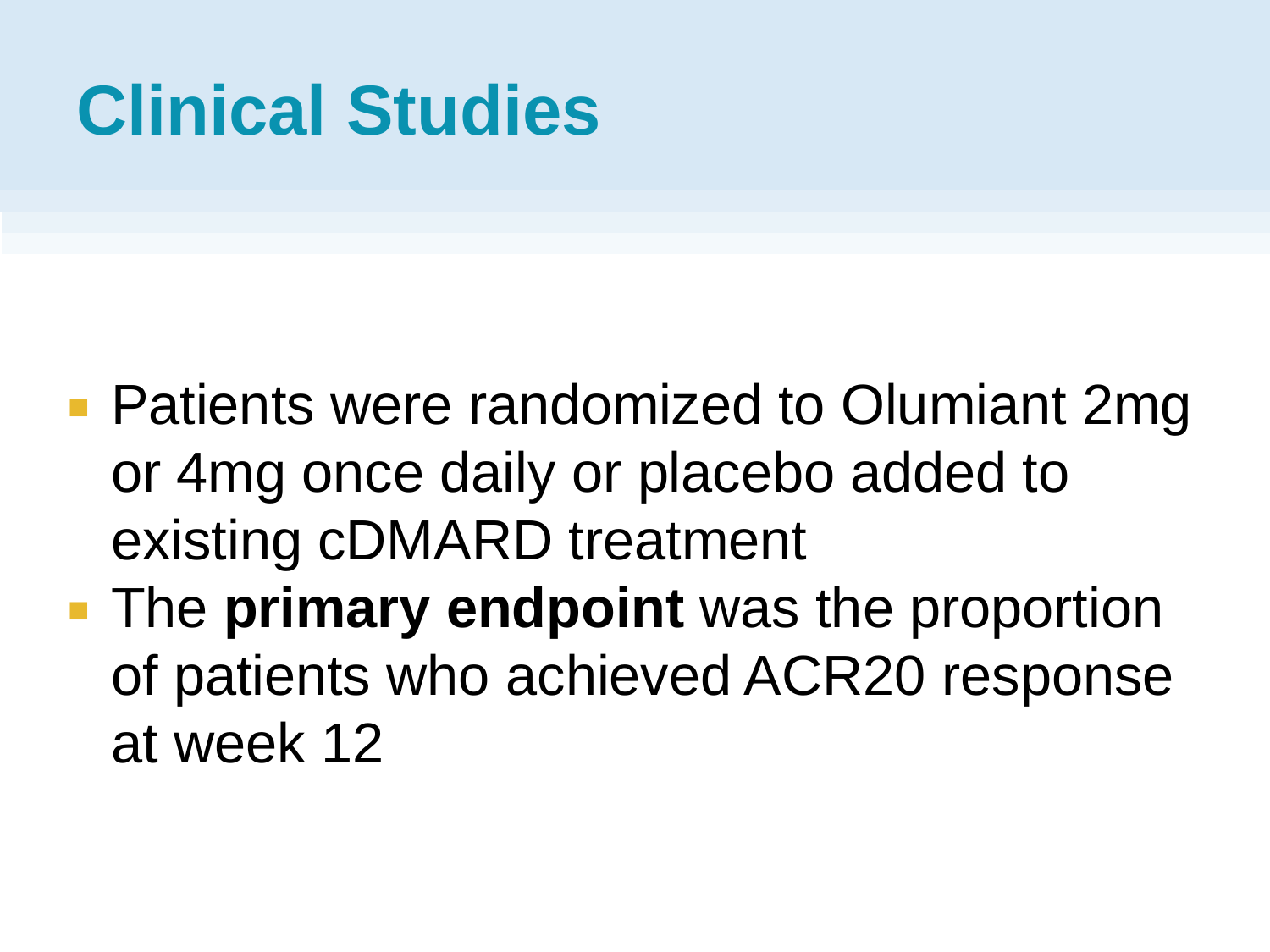- ACR20 response in **Study III**:
	- Week 12: 66% Olumiant 2mg vs 39% placebo
	- Week 24: 61% vs 42%
- ACR20 response in **Study IV**:
	- Week 12: 49% Olumiant 2mg vs 27% placebo
	- Week 24: 45% vs 27%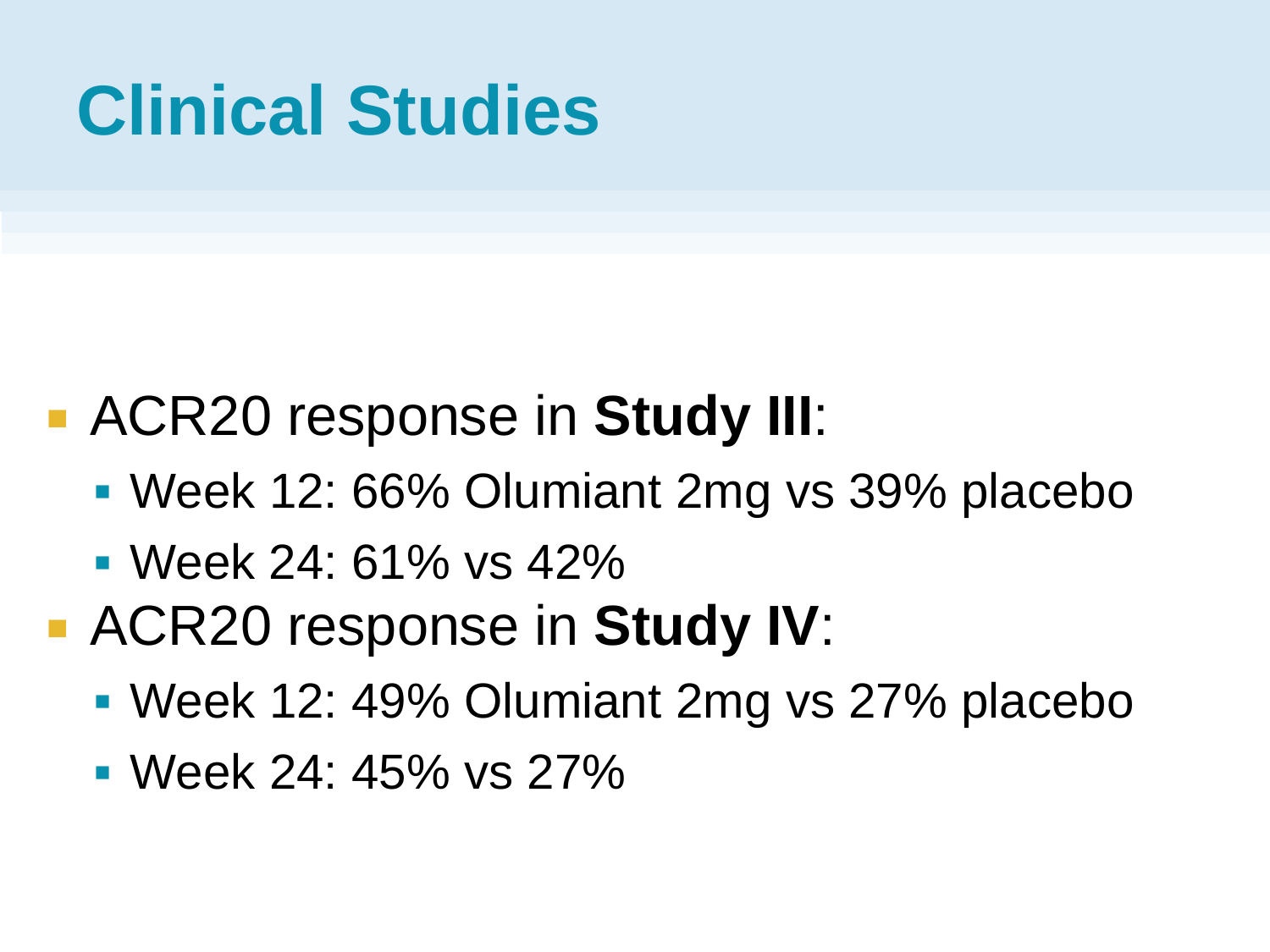#### DAS28-CRP <2.6 in **Study III**:

- Week 12: 26% Olumiant 2mg vs 9% placebo
- Week 24: 31% vs 11%
- DAS28-CRP <2.6 in **Study IV**:
	- Week 12: 11% Olumiant 2mg vs 4% placebo
	- Week 24: 11% vs 6%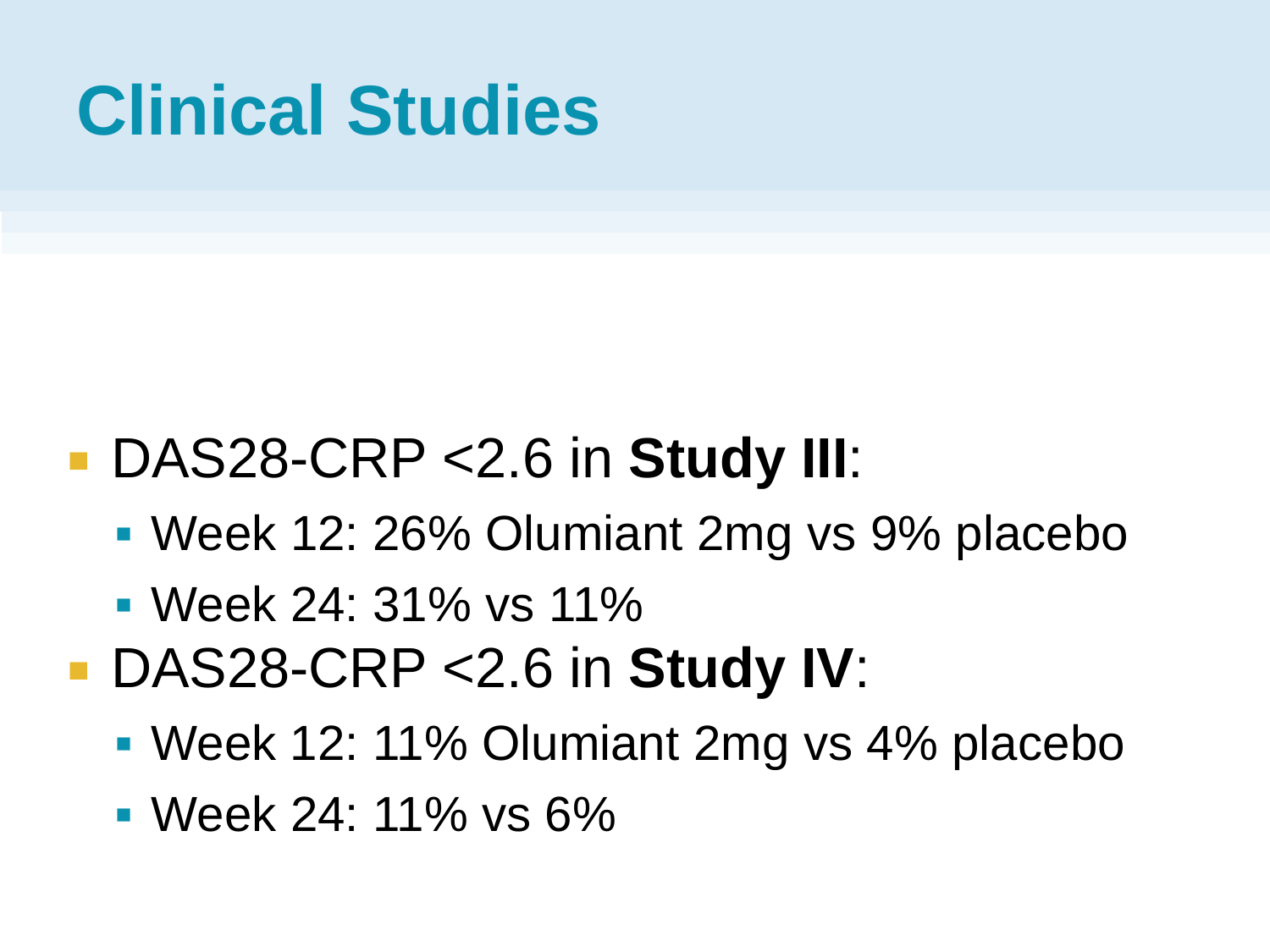- **In both studies, Olumiant-treated patients** had higher rates of ACR response and DAS28-CRP <2.6 vs placebo-treated patients at week 12
- **In Study IV, higher ACR20 response rates** were seen as early as 1 week with Olumiant 2mg vs placebo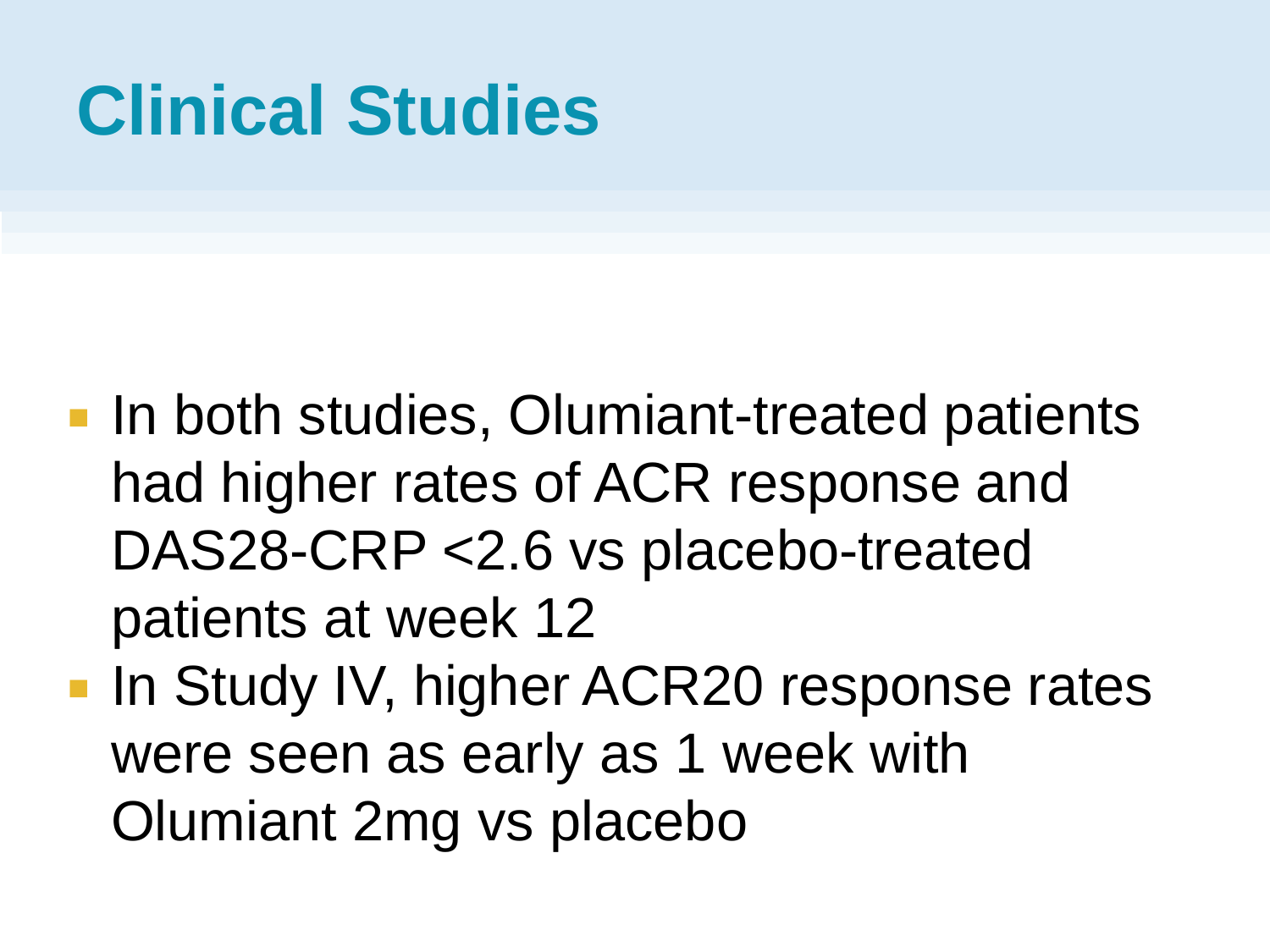**Patients receiving Olumiant 2mg had greater** improvement from baseline in physical functioning vs placebo at week 24

■ For more clinical data info, see full labeling